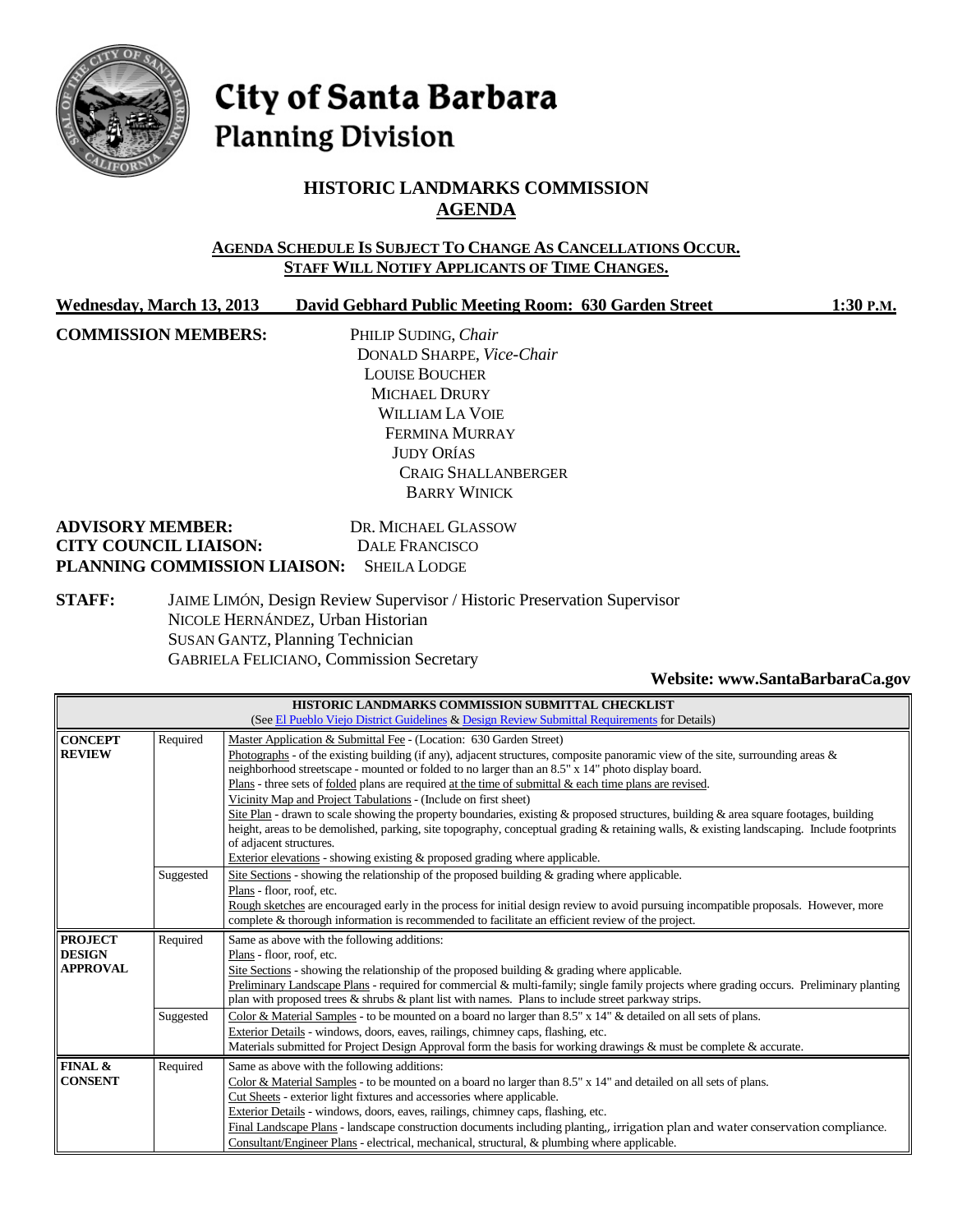**AGENDAS, MINUTES, REPORTS, PLANS & PUBLIC RECORD WRITINGS.** Copies of all documents relating to agenda items are available for review at 630 Garden Street and agendas and minutes are posted online at [www.SantaBarbaraCA.gov/HLC.](http://www.santabarbaraca.gov/HLC) If you have any questions or wish to review the plans, please contact Susan Gantz, Historic Landmarks Commission (HLC) Planning Technician, at (805) 564-5470, extension 3311, or by email at [SGantz@SantaBarbaraCA.gov.](mailto:SGantz@SantaBarbaraCA.gov) Office hours are 8:30 a.m. to 4:30 p.m., Monday through Thursday, and every other Friday. Please check our [website](http://www.santabarbaraca.gov/) under *[City Calendar](http://www.santabarbaraca.gov/calendar)* to verify closure dates. **Materials related to an item on this agenda submitted to the HLC after distribution of the agenda packet are available for public inspection in the Community Development Department located at 630 Garden Street, during normal business hours.** Written comments that are a public record under Government Code § 54957.5(a), that relate to an agenda item for an open session of a regular meeting of the HLC, and that are distributed to a majority of all of the members of the HLC *during* the meeting are available for public inspection by the entrance of the David Gebhard Public Meeting Room, 630 Garden Street, Santa Barbara, CA.

**PUBLIC COMMENT.** The public has the opportunity to comment on any item on today's agenda. The Chair will announce when public testimony can be given for each item on the agenda. Speaker slips are available by the door and should be filled in and handed to the HLC Secretary (sitting adjacent to the windows on the east side of the room) before the agenda item begins. Please indicate which item you would like to address on the speaker slip and, in your testimony, which portion of the project you will be addressing in your comments. Each speaker is allocated two minutes for public comment due to time constraints. Written public comment letters and emails received prior to the meeting are typically distributed to the HLC at their meeting.

**STATE POLITICAL REFORM ACT SOLE PROPRIETOR ADVISORY.** State law, in certain circumstances, allows an architect, engineer or a person in a related profession who is a "sole practitioner" to make an informational, nonadvocative presentation of drawings or submissions of an architectural, engineering, or similar nature to the same Board on which they are seated. Full details regarding this exception are posted in the back of the David Gebhard Public Meeting Room and available at the Community Development Department located at 630 Garden Street, Santa Barbara, CA.

#### **PLEASE BE ADVISED**

The following advisories are generally also contained in the City's Historic Landmarks Commission General Design Guidelines and Meeting Procedures (HLC Guidelines). The specific HLC Guideline number related to each advisory is listed in parenthesis after each advisory. Applicants are encouraged to review the full version of the HLC Guidelines.

- The approximate time the project will be reviewed is listed to the left of each item. It is suggested that applicants arrive 15 minutes early. The agenda schedule is subject to change as cancellations occur. Staff will notify applicants of time changes. (3.2.2)
- The applicant's presence is required. If an applicant is not present, the item will be postponed indefinitely. If  $\bullet$ an applicant cancels or postpones an item without providing advance notice, the item will be postponed indefinitely and will not be placed on the following HLC agenda. In order to reschedule the item for review, a rescheduling fee will be paid and the applicant must fill out and file a Supplemental Application Form at 630 Garden Street (Community Development Department) in addition to submitting appropriate plans. (3.2.4)
- Substitution of plans is not allowed. If revised plans differing from the submittal sets are brought to the meeting, motions for Project Design Approval or Final Approval will be contingent upon staff review for code compliance. (3.2.4)
- Concept review comments are generally valid for one year. Per SMBC 22.22.180, a project design approval is valid for three years from the date of the approval unless a time extension has been granted or a building permit has been issued. Projects with a valid land use approval will also automatically extend the project design approval expiration date. (3.2.9) An HLC approval does not constitute a Zoning clearance or a Building and Safety Permit.
- All approvals made by the HLC are based on compliance with Municipal Code Chapter 22.22 and with adopted HLC Guidelines. Decisions of the HLC may be appealed to the City Council. For further information on appeals, contact the Planning Division Staff or the City Clerk's office. Appeals must be in writing and must be filed with the City Clerk at City Hall, 735 Anacapa Street, within ten (10) calendar days of the meeting and which the Board took action or rendered its decision. (3.2.9)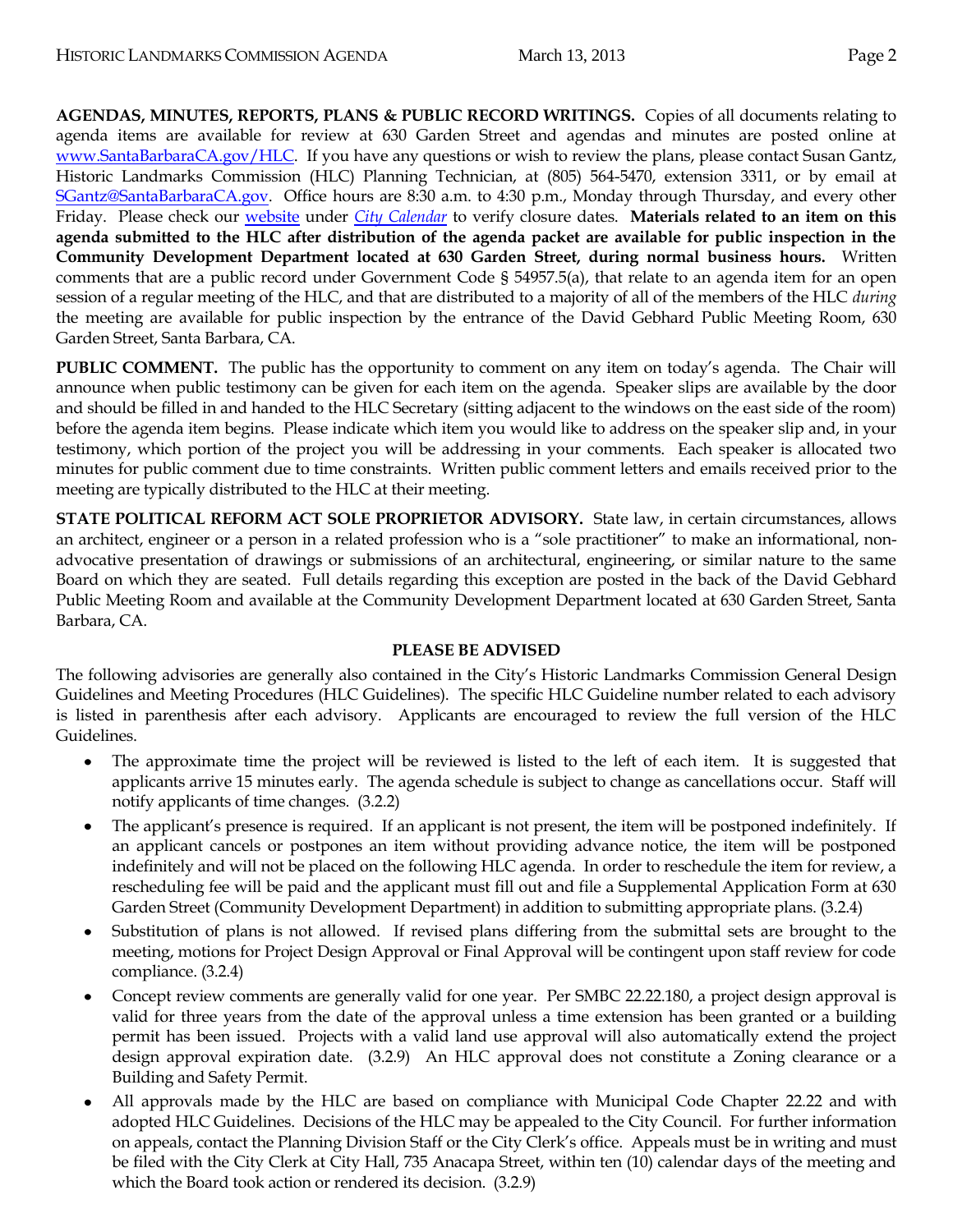**AMERICANS WITH DISABILITIES ACT:** In compliance with the Americans with Disabilities Act, if you  $\bullet$ need special assistance to gain access to, comment at, or participate in this meeting, please contact the Planning Division at (805) 564-5470, extension 3310. If possible, notification at least 48 hours prior to the meeting will enable the City to make reasonable arrangements in most cases.

#### **LICENSING ADVISORY:**

The Business and Professions Code of the State of California and the Municipal Code of the City of Santa Barbara restrict preparation of plans for certain project types to licensed professionals. See HLC Guidelines 2.12 and 3.1.2C for specific information.

# **NOTICE:**

- A. On Friday, March 8, 2013, at 4:00 P.M., this agenda was duly posted on the indoor and outdoor bulletin boards at the Community Development Department, 630 Garden Street, and online at [www.SantaBarbaraCa.gov/HLC](http://www.santabarbaraca.gov/hlc) .
- B. This regular meeting of the Historic Landmarks Commission will be broadcast live on TV Channel 18, or on your computer, via [www.SantaBarbaraCa.gov/Government/Video](http://www.santabarbaraca.gov/Government/Video). Meeting rebroadcast schedule can be found at [www.CityTV18.com/schedule.htm.](http://www.citytv18.com/schedule.htm) An archived video copy of this meeting will be viewable on computers with high speed internet access by going to [www.SantaBarbaraCa.gov/HLC](http://www.santabarbaraca.gov/HLC) and then clicking *Meeting Videos*.

## **GENERAL BUSINESS:**

A. Public Comment:

Any member of the public may address the Historic Landmarks Commission for up to two minutes on any subject within their jurisdiction that is not scheduled on this agenda for a public discussion. The total time for this item is ten minutes. (Public comment for items scheduled on today's agenda will be taken at the time the item is heard.)

- B. Approval of the minutes of the Historic Landmarks Commission meeting of February 27, 2013.
- C. Consent Calendar.
- D. Announcements, requests by applicants for continuances and withdrawals, future agenda items, and appeals.
- E. Subcommittee Reports.

## **PUBLIC HEARING**

#### **1. 800 ALVARADO PLACE (FORMERLY 1900 LASUEN)**

**(1:45)** Assessor's Parcel Number: 019-170-022

Staff Member: Nicole Hernández, Urban Historian

(Review of Staff Report and Public Hearing to consider adoption of a resolution to recommend to City Council that El Encanto Hotel Site, located at 800 Alvarado Place, be designated a City Historic District.)